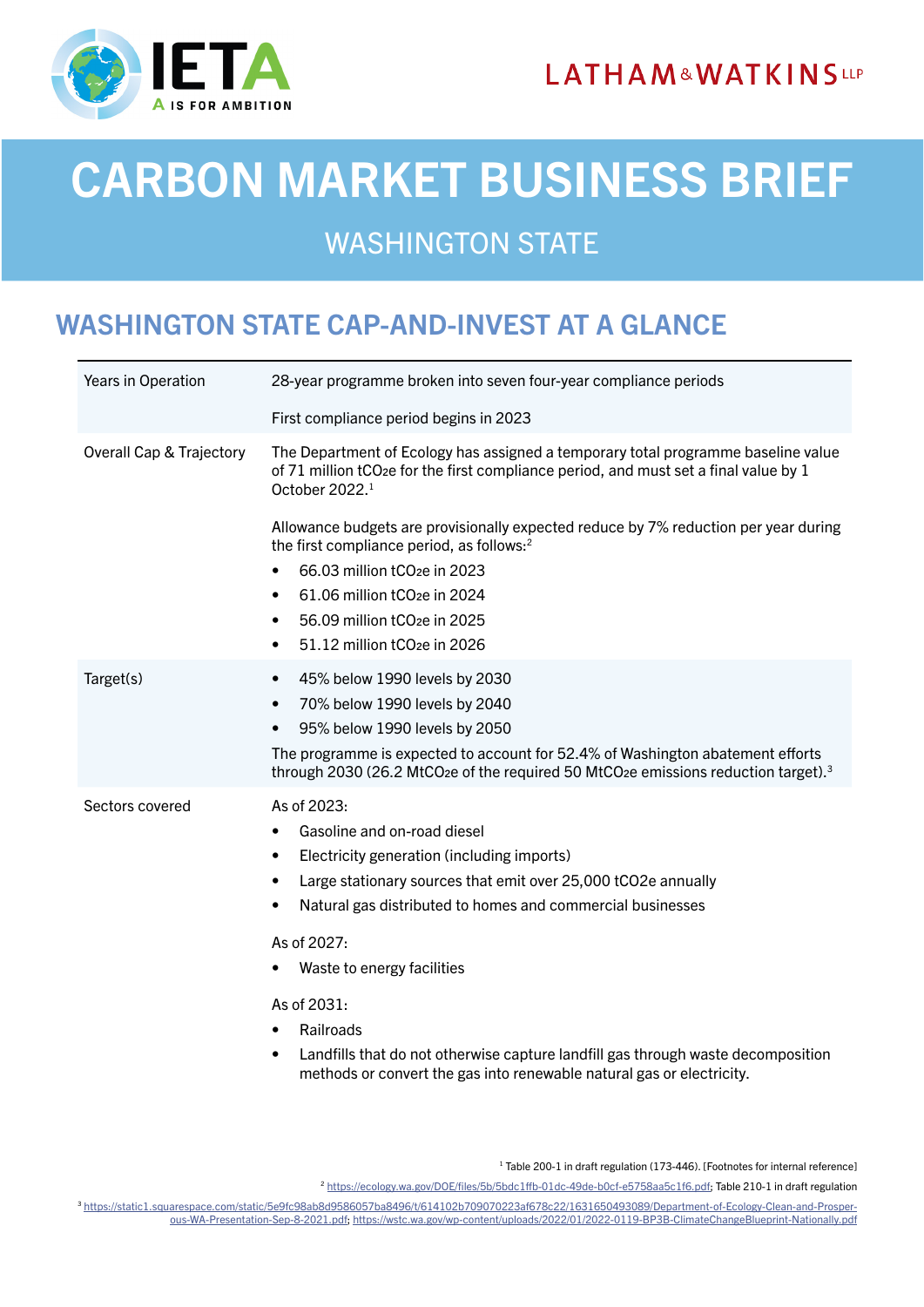| Sectors covered<br>(continued) | Agricultural operations, forestry operations, fuels used exclusively for aviation or<br>marine use, and entities that emit less than 25,000 tCO2e annually are not covered<br>by the programme. 4                                                                                                                                                                                                                                                                                                                                                                                                             |
|--------------------------------|---------------------------------------------------------------------------------------------------------------------------------------------------------------------------------------------------------------------------------------------------------------------------------------------------------------------------------------------------------------------------------------------------------------------------------------------------------------------------------------------------------------------------------------------------------------------------------------------------------------|
| <b>GHGs covered</b>            | CO <sub>2</sub><br>CH <sub>4</sub><br>N <sub>2</sub> O<br>$\bullet$<br>SF <sub>6</sub><br>$\bullet$<br><b>HFCs</b><br>$\bullet$<br><b>PFCs</b><br>$\bullet$<br>Any other gas or gases designated by the department by rule.                                                                                                                                                                                                                                                                                                                                                                                   |
| # of entities covered          | c. 100                                                                                                                                                                                                                                                                                                                                                                                                                                                                                                                                                                                                        |
| Allocation method              | The programme distributes free ("no-cost") allowances to natural gas utilities,<br>electric utilities, and emissions-intensive trade exposes (EITE) facilities. Allocation is<br>determined on an individual facility basis using a variety of methods.                                                                                                                                                                                                                                                                                                                                                       |
|                                | No-cost allowance allocation to facilities designated as EITE based on carbon<br>$\bullet$<br>intensity baseline (or mass-based baseline where carbon intensity cannot be<br>determined). Allocations decrease by 3% of the allocation baseline for each of<br>the first three compliance periods.                                                                                                                                                                                                                                                                                                            |
|                                | Like California, allowance allocation for electric utilities is based on the "cost"<br>$\bullet$<br>burden" effect of the programme on the utilities. Allowances are consigned at<br>auction for the benefit of ratepayers or given directly to the utility, or both.<br>Natural gas utilities that report GHG emissions and participate in the<br>$\bullet$<br>programme receive no-cost allowances that are either consigned at auction<br>for the benefit of ratepayers or given directly to the utility. The percentage of<br>allowances consigned at auction increases from 65% in 2023 to 100% in 2030. |
| <b>Trading rules</b>           | The programme imposes holding and purchase limits that limit the overall quantity<br>of allowances that entities can hold or purchase. Third-party financial entities can<br>also participate in trading if they meet certain prerequisites.                                                                                                                                                                                                                                                                                                                                                                  |
| Use of offsets and linking     | Offset usage is limited to 5% during the first compliance period, and 4% during the<br>second.                                                                                                                                                                                                                                                                                                                                                                                                                                                                                                                |
|                                | At least 50% of offsets must be sourced from projects that provide direct<br>environmental benefits within the state during the first compliance period, with that<br>number increasing to 75% during the second compliance period (unless there is<br>insufficient supply). An additional 3% of a covered entity's compliance obligation<br>during the first compliance period and 2% during the second may be met through<br>the transfer of offset credits from projects located on federally recognised tribal<br>land.                                                                                   |
|                                | Ecology may modify the offset usage limits "when appropriate" to ensure<br>achievement of the proportionate share of statewide emissions limits or to align with<br>other linked jurisdictions.                                                                                                                                                                                                                                                                                                                                                                                                               |
|                                | The Climate Commitment Act empowers Ecology to link the Washington programme<br>with those in other jurisdictions. Ecology has already taken steps to facilitate linking<br>with California's Cap-and-Trade Programme by framing certain elements of the draft<br>regulations to mirror California's approach.                                                                                                                                                                                                                                                                                                |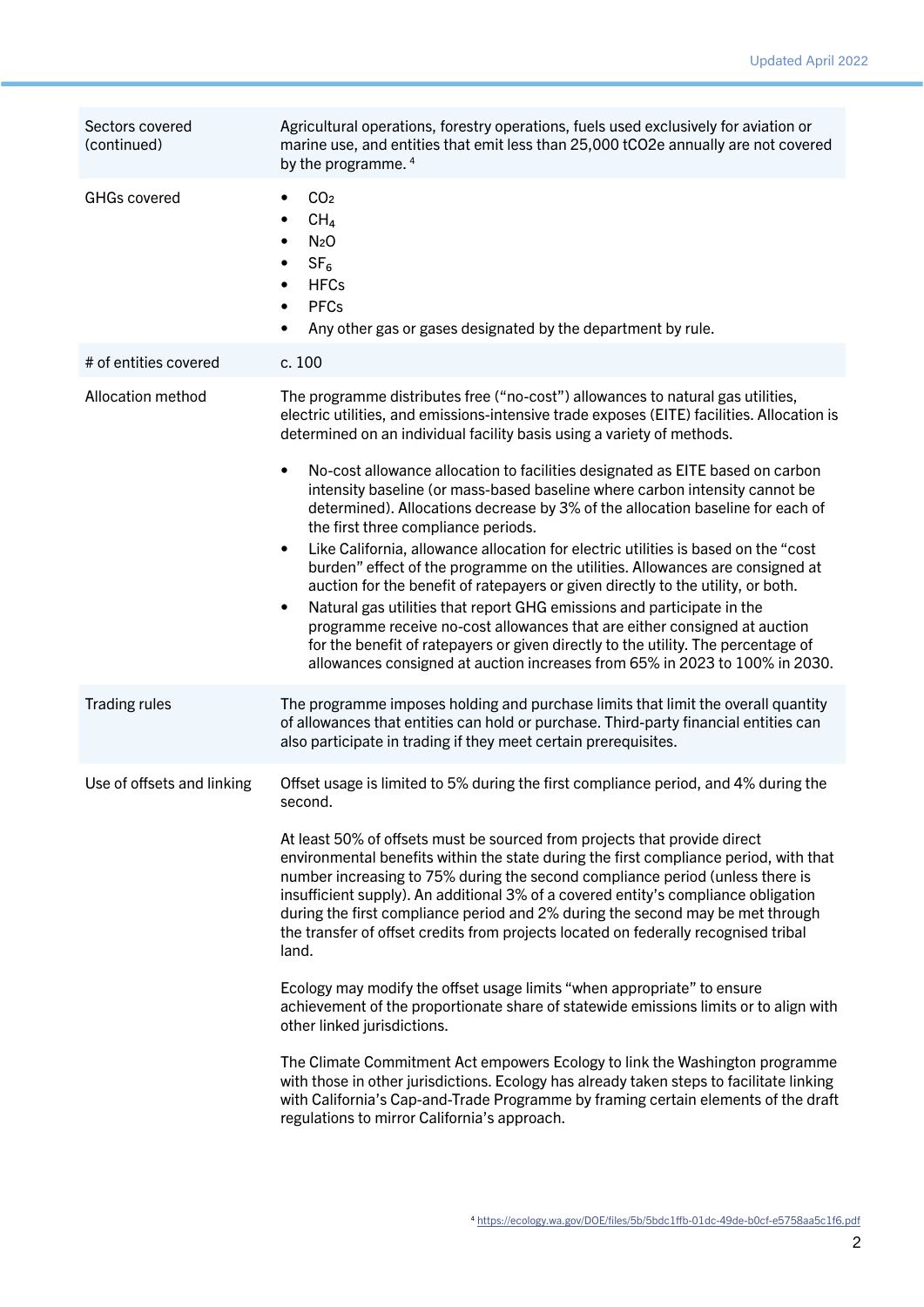| Price containment               | The programme will institute an auction floor price and ceiling price (yet to be<br>determined) that will increase by 5% annually plus inflation. If it links with another<br>jurisdiction, Ecology will set an emission containment reserve trigger price at a level<br>equal to that of the other jurisdiction.<br>If the price ceiling is trigged, allowances from an allowance price containment reserve<br>will be sold at separate reserve auctions. Auctions will have two different tier prices<br>set between the emissions containment reserve trigger price and the ceiling price. If<br>the allowance price containment reserve runs out of allowances, Ecology will print new<br>allowances while using the corresponding revenues to invest in abatement.<br>Ecology will maintain an emissions containment reserve to ensure prices are kept<br>above the floor and will seed the reserve through various mechanisms, including the<br>transfer of 2% of the annual allowance budget. Ecology will also withdraw allowances<br>from auctions where the emission containment reserve trigger price is met.                                                                                                                                   |
|---------------------------------|------------------------------------------------------------------------------------------------------------------------------------------------------------------------------------------------------------------------------------------------------------------------------------------------------------------------------------------------------------------------------------------------------------------------------------------------------------------------------------------------------------------------------------------------------------------------------------------------------------------------------------------------------------------------------------------------------------------------------------------------------------------------------------------------------------------------------------------------------------------------------------------------------------------------------------------------------------------------------------------------------------------------------------------------------------------------------------------------------------------------------------------------------------------------------------------------------------------------------------------------------------|
|                                 | Banking is allowed; borrowing is not allowed.                                                                                                                                                                                                                                                                                                                                                                                                                                                                                                                                                                                                                                                                                                                                                                                                                                                                                                                                                                                                                                                                                                                                                                                                              |
| Penalties for<br>non-compliance | A covered entity must annually surrender allowances equivalent to 30% of emissions<br>from the previous year within the current compliance period by 1 November annually.                                                                                                                                                                                                                                                                                                                                                                                                                                                                                                                                                                                                                                                                                                                                                                                                                                                                                                                                                                                                                                                                                  |
|                                 | At the end of each four-year compliance period, a covered entity must surrender<br>allowances equivalent to 100% of emissions for the compliance period, less<br>allowances already surrendered.                                                                                                                                                                                                                                                                                                                                                                                                                                                                                                                                                                                                                                                                                                                                                                                                                                                                                                                                                                                                                                                           |
|                                 | Failure to surrender on time results in an immediate surrender obligation equivalent<br>to four times the missing balance. Ecology must issue an order (involving a plan and<br>schedule for coming into compliance), a penalty of up to \$10,000 per day, or both,<br>to entities that fail to meet the surrender obligation. For the first compliance period,<br>Ecology may reduce the amount of the penalty by adjusting the monetary amount or<br>the number of penalty allowances not timely provided.                                                                                                                                                                                                                                                                                                                                                                                                                                                                                                                                                                                                                                                                                                                                               |
| Use of revenues                 | Revenue from consigning no-cost allowances given to electricity and natural gas<br>utilities will be used for the benefit of ratepayers while all other revenue will further<br>the state's emissions reduction targets, address the impacts of global warming on<br>affected habitats, species, and communities, support industry sectors that sequester<br>emissions, and increase investment in the clean energy economy. These investments<br>will be managed through the following accounts:<br>Carbon Emissions Reduction Account, capped at \$5.2 billion through FY2037<br>and half of auction proceeds thereafter, for emission reduction programs<br>in the transportation sector (eg, transportation alternatives, alternative fuel<br>infrastructure, freight transportation improvements).<br>Climate Investment Account, to support climate mitigation, adaptation and<br>$\bullet$<br>resilience programmes. 75% is initially allocated to the Climate Commitment<br>Account and 25% is initially allocated to the Natural Climate Solutions Account.<br>Air Quality and Health Disparities Account, intended to direct at least \$20 million<br>$\bullet$<br>per biennium for programmes that improve air quality monitoring and outcomes. |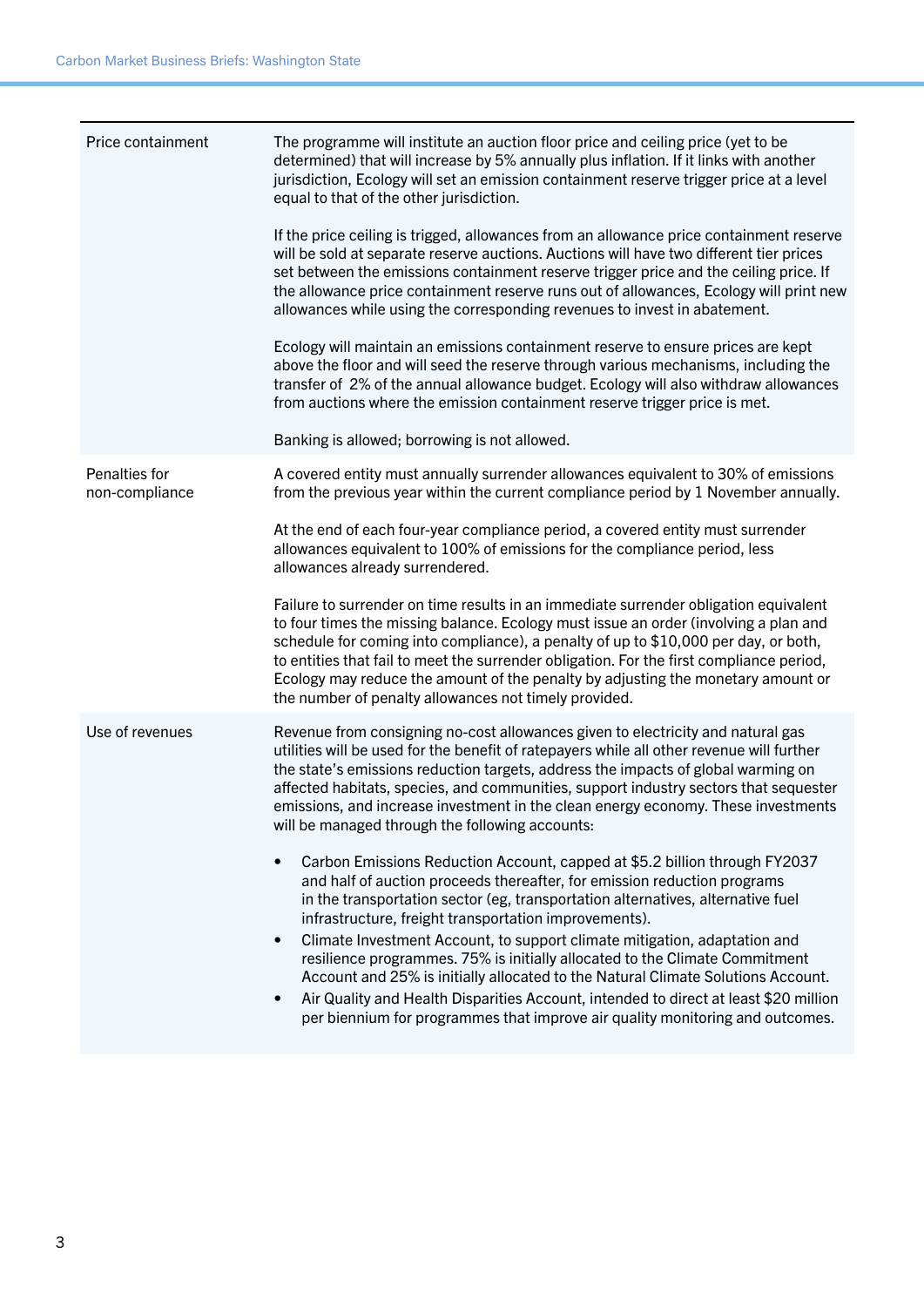#### MAJOR DEVELOPMENTS

The Climate Commitment Act, passed in July 2021 by the Washington State legislature, established the state's first economy-wide emissions trading system, known as the Cap-and-Invest Programme. The programme is designed to cover roughly 100 entities, accounting for 75% of the state's GHG emissions for its duration (2023 to 2050).

As the beginning of the first compliance period nears, attention is now centered around the rulemaking process led by the Department of Ecology, the agency responsible for implementing and overseeing the programme. The rules developed throughout the coming months to give effect to the Act will address issues relating to allowance budgets, procedures governing allowance allocation, allowance auction mechanics, the use of carbon offsets, the protocols governing carbon offset projects, and enforcement mechanisms, among others. As the rulemaking is an ongoing process, this brief reflects the status of the rules as of the date of publication.

The programme includes a number of elements designed to ensure that "overburdened communities" (geographic areas where racial minorities, low-income populations, and populations disproportionately at risk or impacted by environmental harms face the combined effects of environmental pollutants and contaminants) receive the benefits from allowance auction revenues and are not negatively affected by the activities it is regulating. These elements include:

- Annual environmental justice assessments to ensure that at least 35% of cap-and-invest revenues benefit vulnerable populations in overburdened communities.
- Biennial assessments to ensure air quality improvements in overburdened communities. In the absence of improvements, imposition of stricter air quality standards, emissions standards or emissions limitations on criteria pollutants. Ecology may also, in consultation with the environmental justice council, reduce offset limits for covered entities substantively contributing to pollution.
- An environmental justice council to oversee and advise on the programme's development and implementation.
- A requirement that linkage with another cap-and-trade programme not adversely affect overburdened communities in both linked jurisdictions.
- A community engagement plan to ensure representation of vulnerable populations, overburdened communities and marginalised communities in the Governor's oversight of the Climate Commitment Act.

### MARKET COMMENTARY

The rulemaking process involves three proposed rules that address different key elements: (1) Chapter 173-446 WAC, which covers all aspects relating to the programme structure and operation, including registration requirements, methods and procedures for allocating allowances, allowance budgets for the first compliance period, auction registration requirements and price containment, procedures for offset projects, transfer and sale of allowances, among others), (2) Chapter 173-446A WAC, intended to establish criteria to identify EITE industries that will be eligible for no-cost allowances, and (3) Chapter 173-441 WAC, defining various reporting and verification requirements and related matters.

As reflected in Figure 1, the rulemaking process is projected to take place throughout 2022 and conclude in Q4 2022 with the adoption of Chapter 173-446 WAC. The programme will launch shortly thereafter. concurrently with the Clean Fuels programme, discussed below.

#### FIGURE 1: CCA Rulemaking Timeline



[Sept. 8, 2021 Dept. of Ecology Climate Commitment Act Overview](https://static1.squarespace.com/static/5e9fc98ab8d9586057ba8496/t/614102b709070223af678c22/1631650493089/Department-of-Ecology-Clean-and-Prosperous-WA-Presentation-Sep-8-2021.pdf)